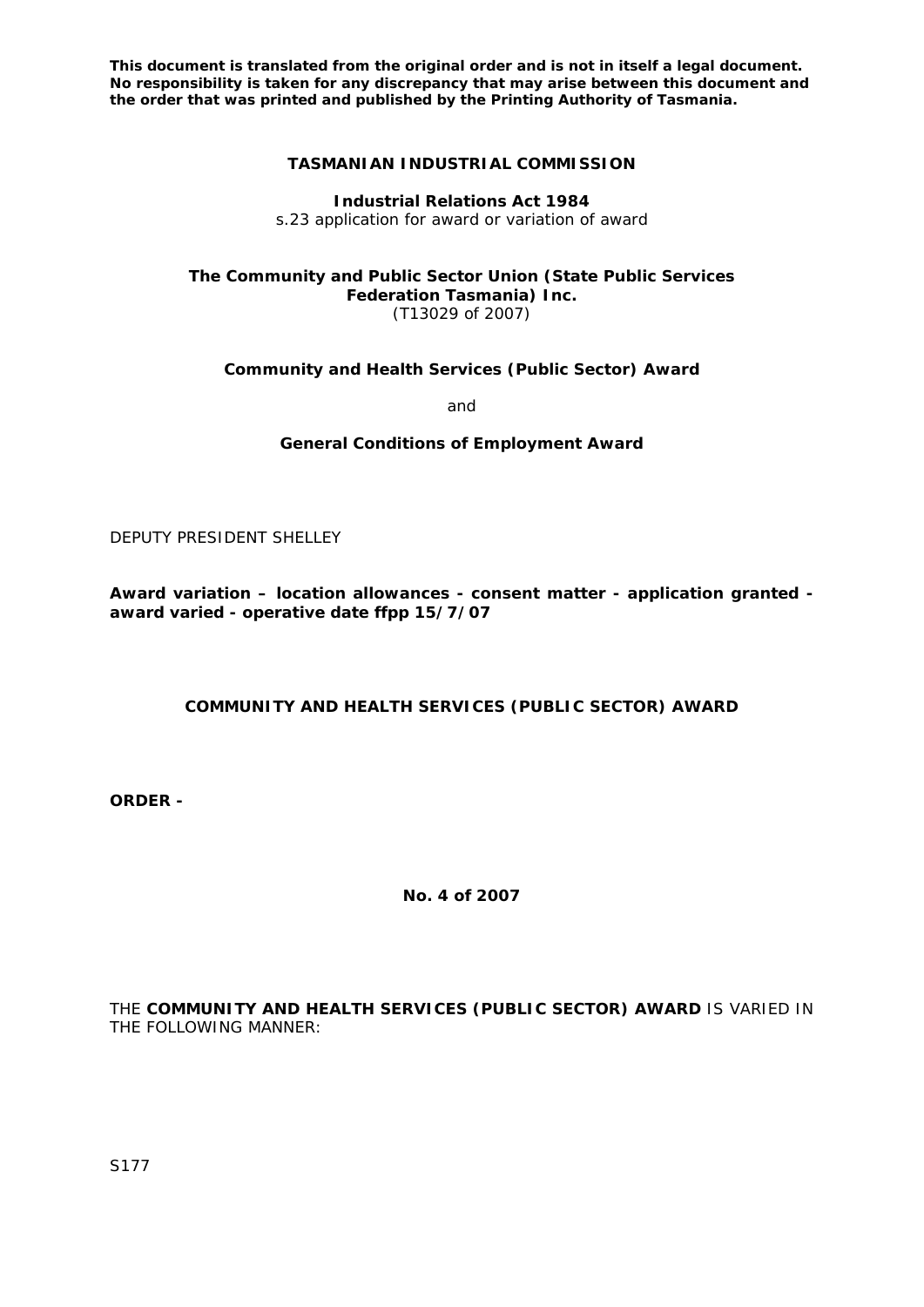**This document is translated from the original order and is not in itself a legal document. No responsibility is taken for any discrepancy that may arise between this document and the order that was printed and published by the Printing Authority of Tasmania.** 

## **By deleting from Clause 11 - Allowances subclause (b) District and inserting in lieu thereof the following**

- "(b) District
	- (i) The purpose of this General Allowance is to compensate for excess costs necessarily incurred by an employee living in an 'isolated area' and without limiting the foregoing includes partial reimbursement for STD, freight, fuel and depreciation costs.
	- (ii) Where an employee is stationed in one or other of the following districts, the employee shall be paid an allowance in accordance with the following rates:

| (1) |                                                                                                                                           | Rate per Annum<br>\$ |
|-----|-------------------------------------------------------------------------------------------------------------------------------------------|----------------------|
|     | Category R                                                                                                                                |                      |
|     | Remote locations approved as such by the<br>Tasmanian Industrial Commission including Bass<br>Strait Islands, Maria Island, Bruny Island: |                      |
|     | Employee with dependent relatives residing with<br>them                                                                                   | 3227                 |
|     | Other (no dependents)                                                                                                                     | 1613                 |
| (2) | Category B                                                                                                                                |                      |
|     | Locations under the Commonwealth Taxation Zone<br>B prescription:                                                                         |                      |
|     | Employee with dependent relatives living with them                                                                                        | 1613                 |
|     | Others (no dependents)                                                                                                                    | 807                  |
| (3) | Category S                                                                                                                                |                      |
|     | Special locations as may be approved by the<br>Tasmanian Industrial Commission:                                                           |                      |
|     | Employee with dependent relatives residing with<br>them                                                                                   | 807                  |
|     | Others (no dependants)                                                                                                                    | 403                  |

**PROVIDED** that an employee who has dependants residing with the employee shall be regarded as an employee without dependants if their partner or spouse, of entitlement arising from employment, is in receipt of a district allowance."